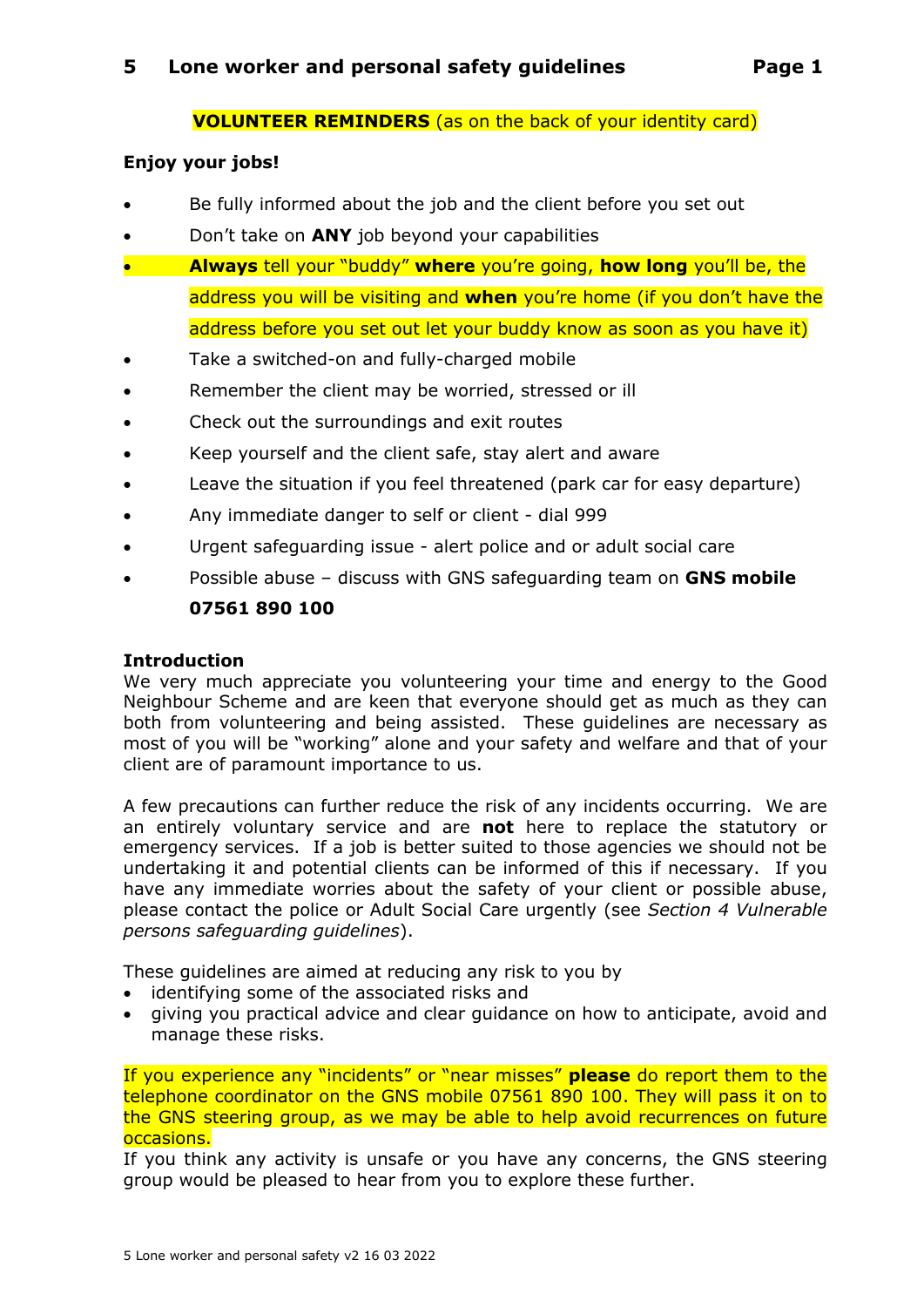# **5 Lone worker and personal safety guidelines Page 2**

This document is intended for use as a reference guide only, the advice it contains is not exhaustive.

### **What is lone working?**

Lone working describes any situation where someone is not working alongside or near to others whom they know.

Due to the nature of GNS volunteering, there may be frequent occasions when you will be working alone and, if there are any problems or there is an accident, without easy access to others who could help.

#### **Basic requirements for all lone workers**

- take care of your own safety and that of others affected by your actions or inactions
- report any incidents or concerns to one of the GNS steering group for further review
- always carry a switched-on, fully-charged, mobile phone and for a pay-asyou-go phone ensure you have sufficient credit. Remember not to use your phone whilst driving unless you have hands-free.

#### **The "buddy" system**

Please make sure that a family member or friend (or, if necessary, ask the Telephone Co-ordinator to act as your buddy) is aware that:

- you are going out on a volunteering job
- where you are going
- who you are meeting
- what you are doing (generally only, e.g. driving to Loughborough Hospital)
- when you are going
- how long you expect to be
- they must be told when you return after volunteering
- if you are delayed, let your buddy know.

It may be worth having a "trigger word" for your buddy to alert them, if you are in trouble or personal danger, for them to get you out of the situation urgently. If you find yourself in a difficult situation and want to be "rescued" and if you are unable to speak freely, you should emphasise that you are expected to make a phone call and that, if you don't, the alarm will be raised. Then make the phone call to your buddy using the "trigger word".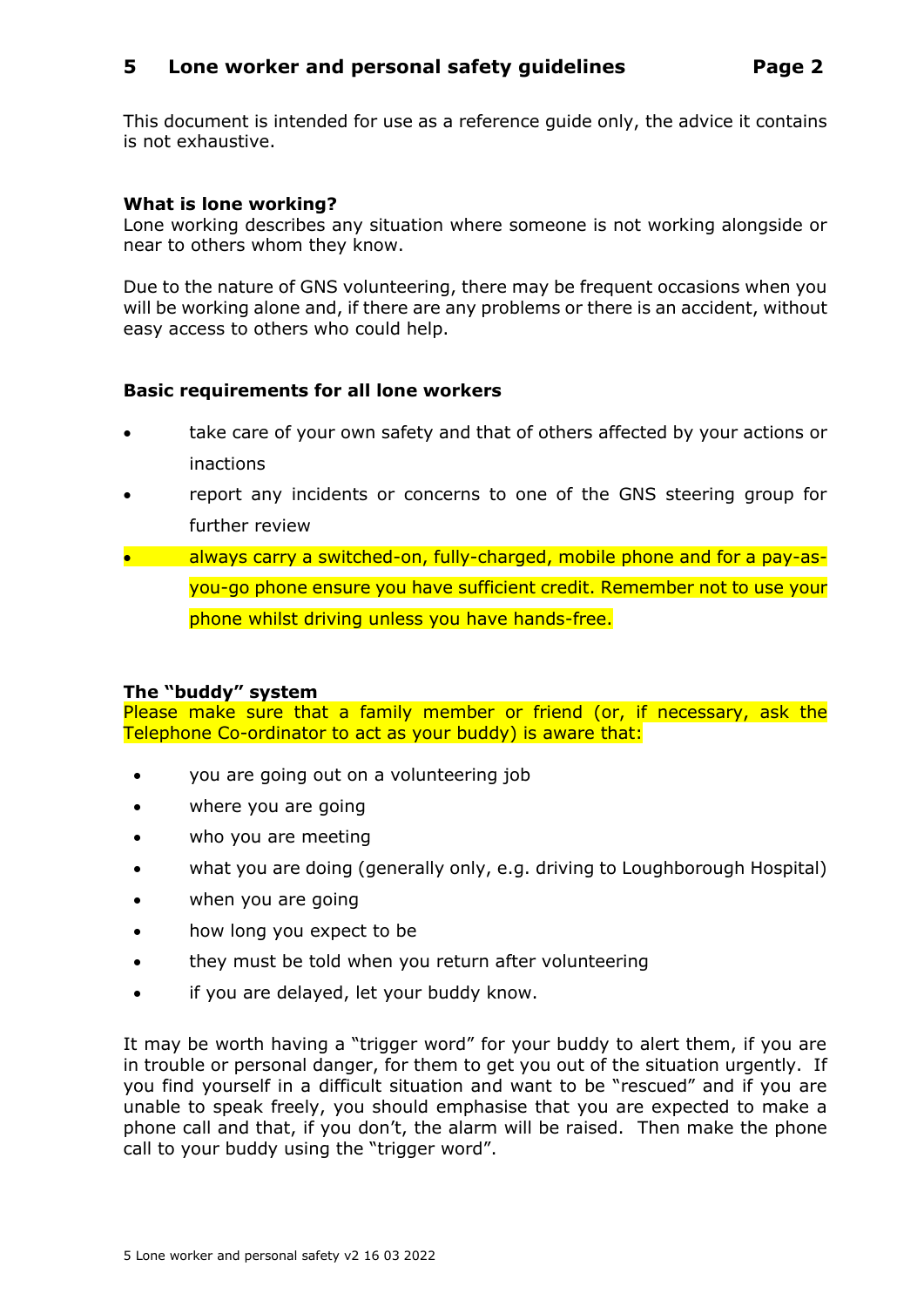# **5 Lone worker and personal safety guidelines Page 3**

If you do not check back with your nominated buddy and they cannot get directly in contact with you they will need to pursue matters to ensure that you are safe and well.

Please remember that these procedures are there to protect you.

#### **Assessing the risks and preparing for your tasks**

Remember that many of the clients with whom you are so kindly volunteering will be anxious, stressed, unwell and vulnerable so they may not be "at their best" or able to show their appreciation and the manners they might usually display.

Think about where you will be going and what you will be doing:

- consider whether there are particular risks relating to that location or activity (eg an isolated farm, adverse weather conditions for driving, an unknown dog to walk etc)
- do you know what relevant information you will need to obtain from the client when you meet them in order to complete the job?
- wherever possible arrange volunteering so that it is completed during daylight hours
- **we recommend that you do not give your personal phone number or address to the client unless you wish to personally befriend them outside the Good Neighbour Scheme**

If you have any particular anxieties, before you undertake a job, discuss them with the Telephone Co-ordinator and your buddy (see "buddy system" above) before setting off. The Good Neighbour Scheme is a voluntary service and we don't want you to undertake any job at risk to yourself or others.

#### **Falls**

If a client has a fall while you are there and is unable to get up by himself/herself, do not attempt to lift or move them. Make the client as comfortable as possible and call 999. Paramedics are trained to check for injuries and to lift people correctly.

#### **Accidents**

If you or the client has an accident or a significant problem while you are volunteering, you must inform the Telephone Co-ordinator by phoning the GNS mobile 07561 890 100 initially and in writing as soon as possible.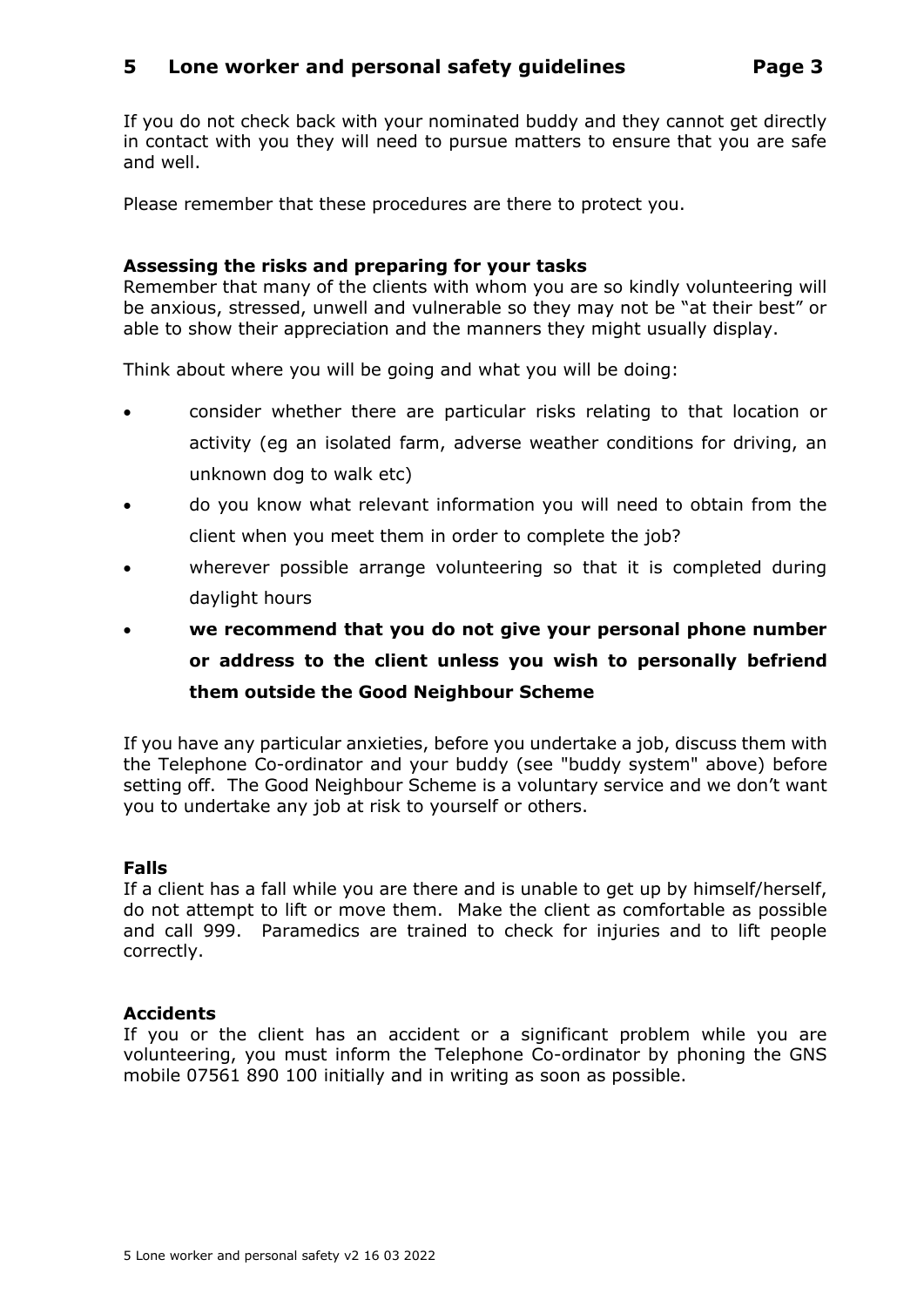# **Visiting clients in their own homes – always show your identity card to the client**

- note the name, address and contact number where you are going, carry your identity card
- don't enter if the person you are visiting is absent and an unknown person invites you in
- remember you are visiting someone else's home, wait to be asked in, invited to sit, etc
- remain polite, friendly or neutral as much as possible. If you feel you might lose your temper, for any reason, if necessary excuse yourself and leave
- familiarise yourself with the surroundings and exits in case you need to leave quickly
- don't block the other person's line of exit, but make sure your own isn't blocked
- let the other person enter a room first and make sure you have a clear line of escape
- do not stand too close to the person you are visiting
- if you feel threatened by dogs etc, ask politely if they can be moved

#### **Physical or verbal assault, aggression or any abusive behaviour**

This may be the result of dementia, alcohol, drugs, etc and may not be deliberate or in fact directed personally against you, but *you must leave the situation as soon as you can.*

- try to stay calm and appear relaxed, don't become rooted to one spot
- never be aggressive back, this is how anger can escalate into violence
- to reduce frustration respond promptly, show that you care and don't be patronising
- pay attention, listen and hear clients out, even if you have heard it all before
- carry a personal alarm (if you have one) in an easy place to access and practise using it
- phone the police if appropriate. If you do this then make a written, dated and signed record
- access support for yourself if you have had a difficult experience.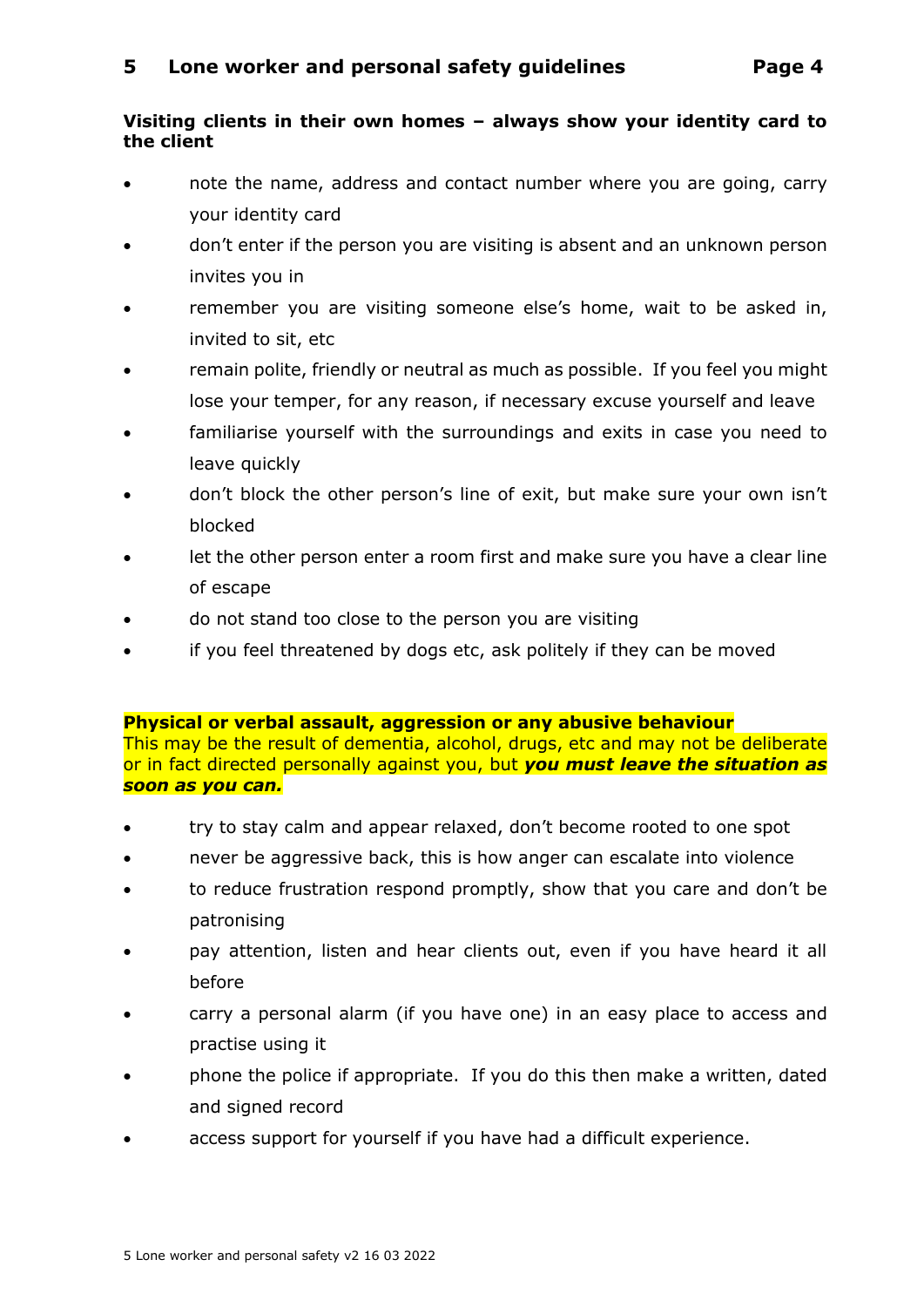# **5 Lone worker and personal safety guidelines Page 5**

Please let the GNS steering group and Telephone Co-ordinator know by phoning the GNS mobile 07561 890 100 and in writing of **any** such incidents **as soon as possible.**

# **Travelling by car**

If you are giving a lift under the Good Neighbour Scheme, see *Section 8 Driving and giving lifts***.**

# **Travelling by public transport e.g. bus**

- plan your route including walking to your destination from the bus stop know where you are going so you don't have to ask for directions and accidentally end up lost
- you are safest where there are other people, and where it is well lit. If you are at a bus station, try to wait in a busy area
- if you are on the bus sit close to the driver
- if you are being made to feel uncomfortable or feel threatened by someone, move your seat

# **Dogs/animals**

- if you are allergic to animals ensure that the Telephone Co-ordinator is aware of this
- do not enter a home if an unfamiliar dog is aggressive towards you
- if a dog or cat etc causes you to feel uncomfortable, politely ask a client to remove it
- before you walk a dog check you know how to attach its lead or harness and any behavioural problems / quirks that the dog might have. As a general rule do not let the dog off the lead during your walk.

#### **EVERYONE involved MUST maintain the confidentiality of the clients within the Good Neighbour Scheme unless statutory agencies require any information.**

The Woodhouse and Woodhouse Eaves Good Neighbour Scheme recognises the need to consider the safety and welfare of all its volunteers and clients. You need to take reasonable care of yourself and those affected by your work as a volunteer. Therefore: